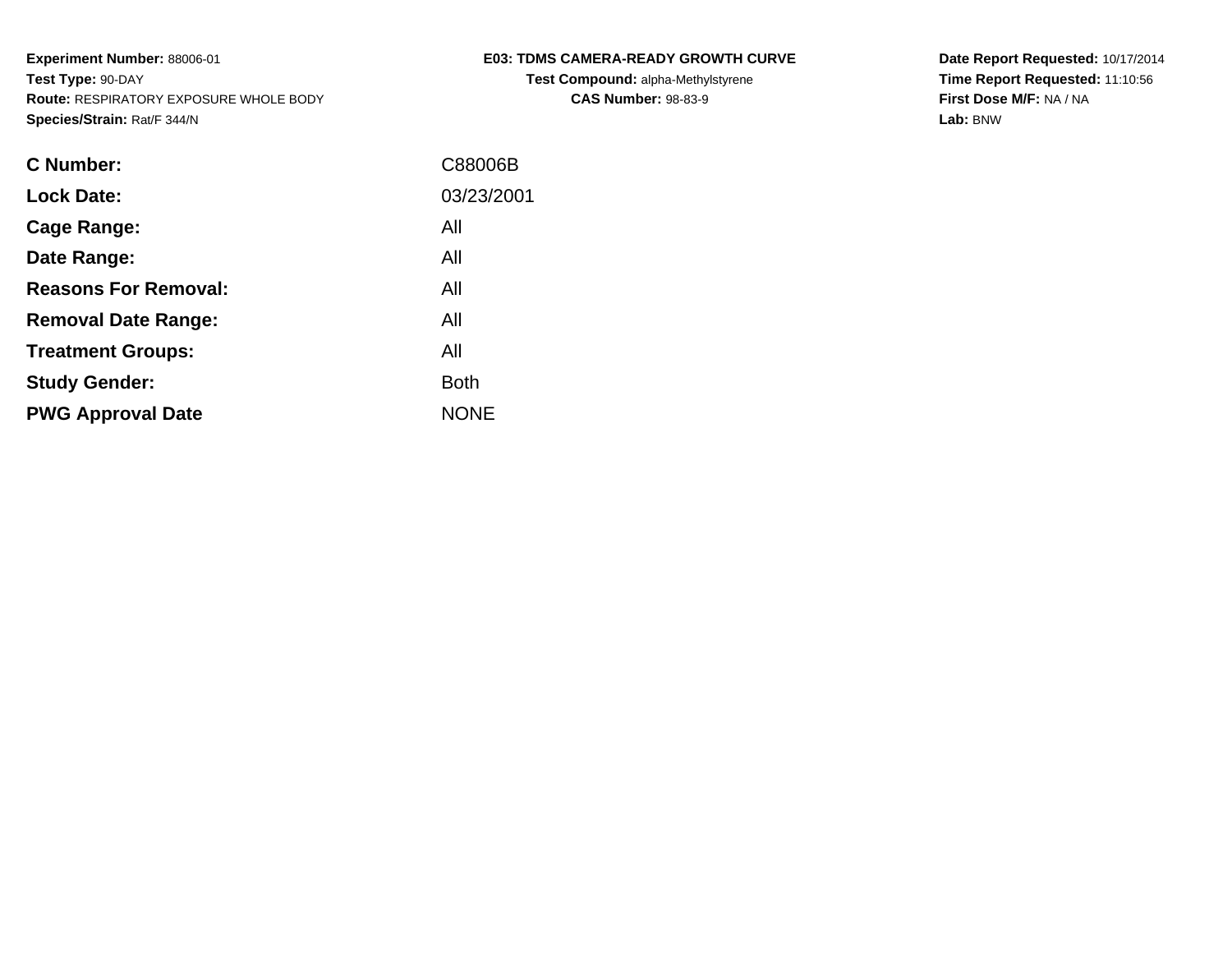#### **E03: TDMS CAMERA-READY GROWTH CURVE**

**Test Compound:** alpha-Methylstyrene**CAS Number:** 98-83-9

**Date Report Requested:** 10/17/2014**Time Report Requested:** 11:10:56**First Dose M/F:** NA / NA**Lab:** BNW



# **MALE**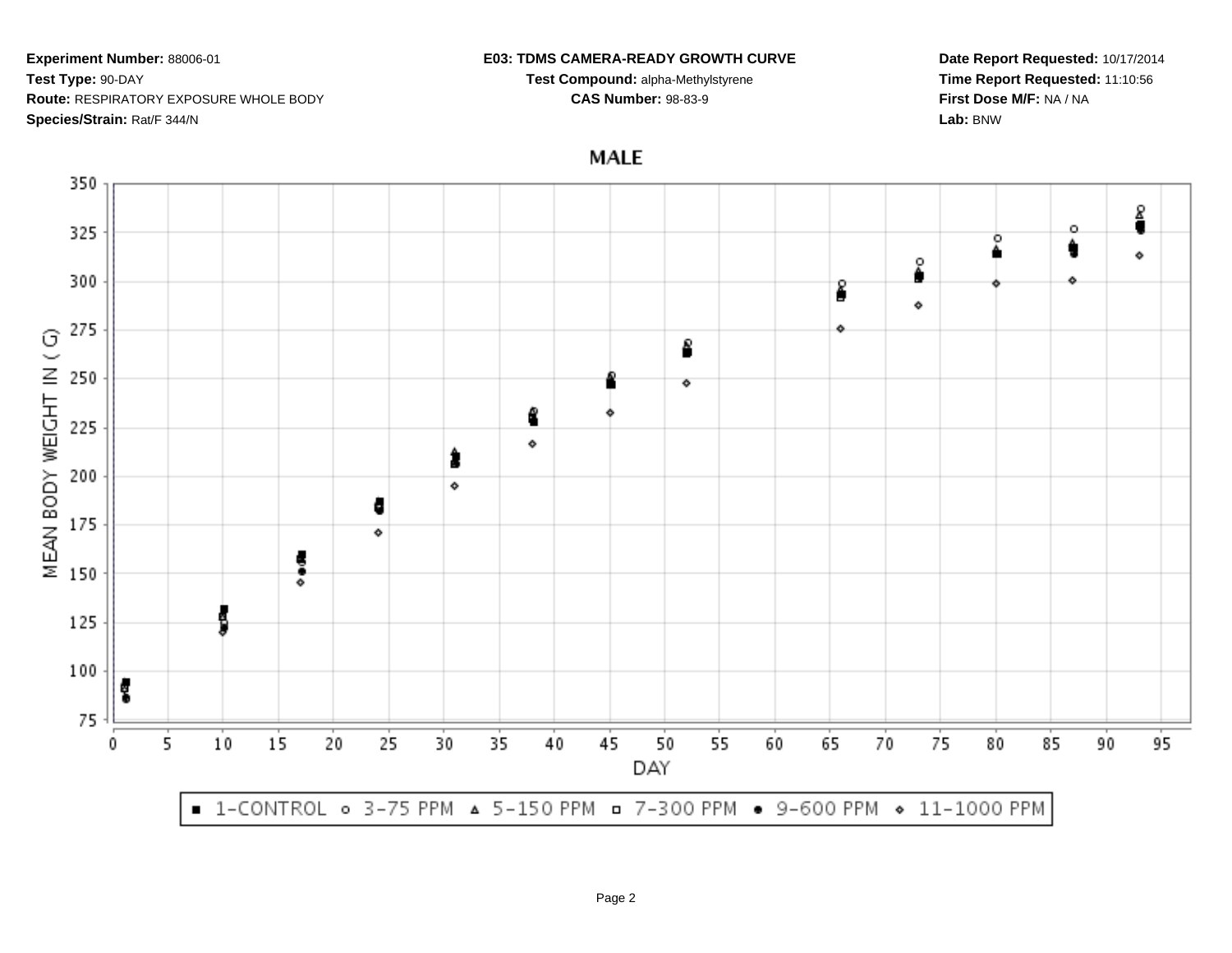### **E03: TDMS CAMERA-READY GROWTH CURVE**

**Test Compound:** alpha-Methylstyrene**CAS Number:** 98-83-9

\*\*\*END OF MALE DATA\*\*\*

**Date Report Requested:** 10/17/2014 **Time Report Requested:** 11:10:57**First Dose M/F:** NA / NA**Lab:** BNW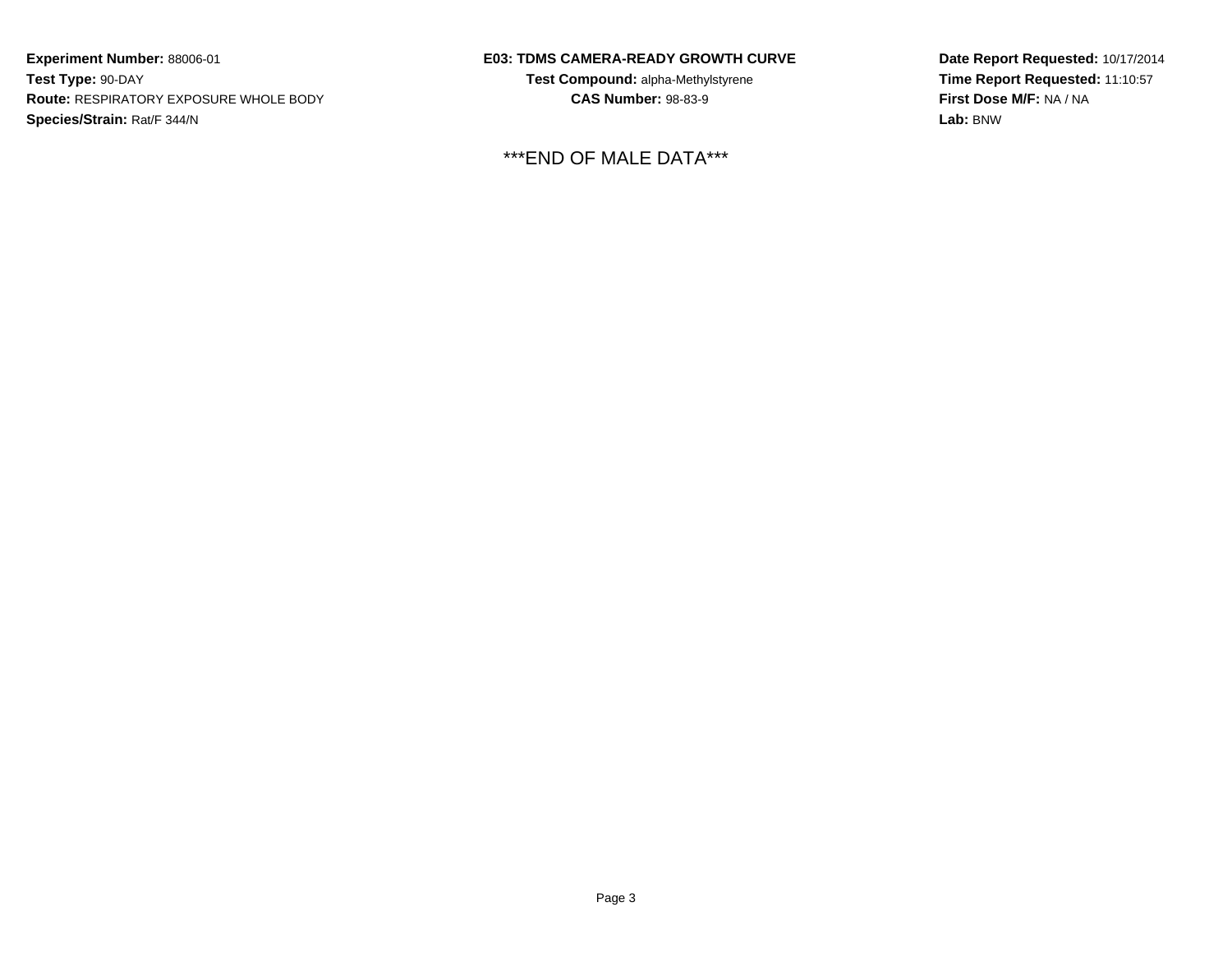#### **E03: TDMS CAMERA-READY GROWTH CURVE**

**Test Compound:** alpha-Methylstyrene**CAS Number:** 98-83-9

**Date Report Requested:** 10/17/2014**Time Report Requested:** 11:10:57**First Dose M/F:** NA / NA**Lab:** BNW



# **FEMALE**